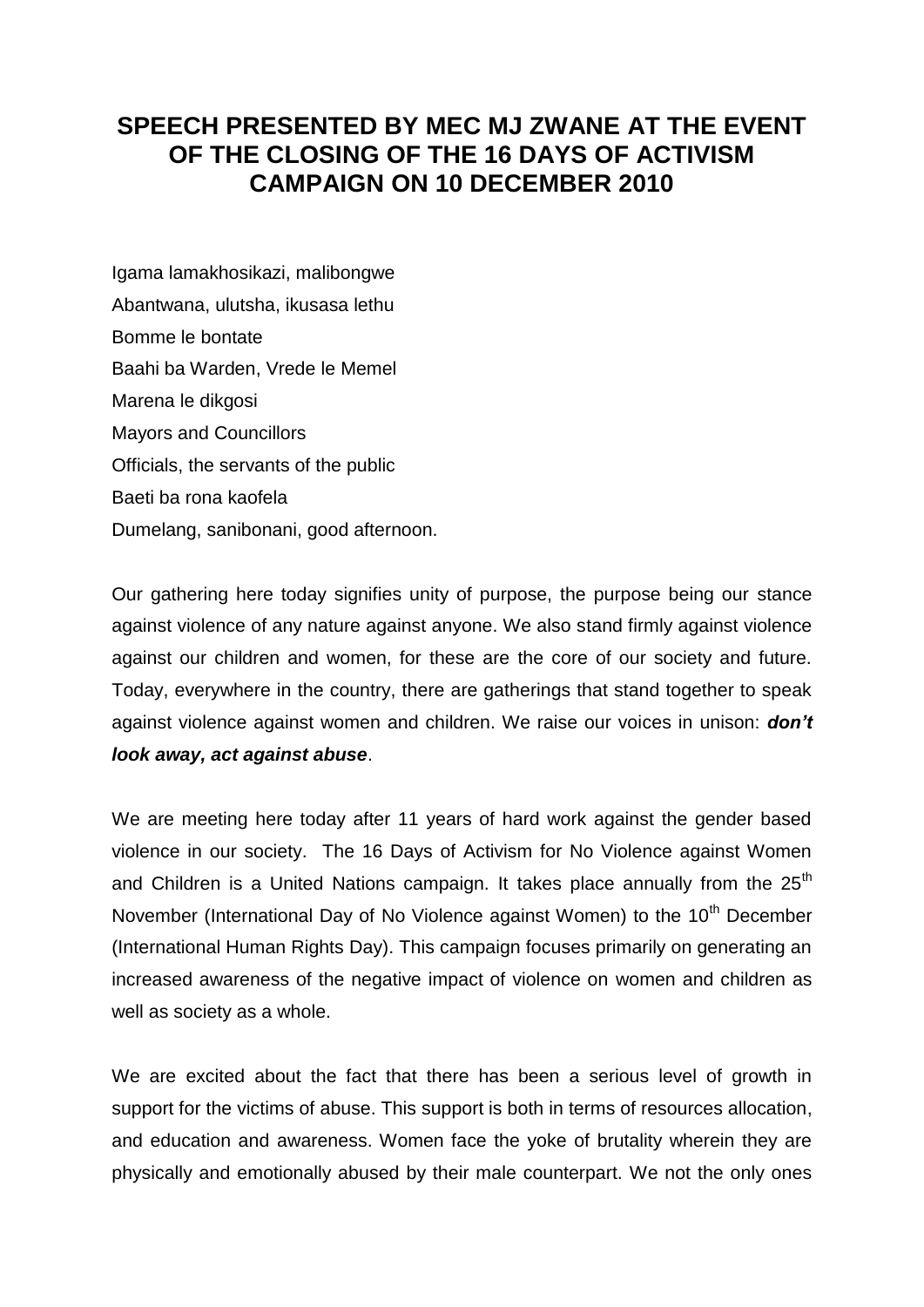that are seriously concerned about this problem, but the international and domestic attention to this matter bears testimony to fact that gender based violence against women and children represents serious threat to humanity and its values.

There have also been more and more people who have come forward as activist against this curse; men and women. We are much aware though that despite this increased awareness and activism, women continue to experience violations in alarming numbers and new forms of violence are emerging. We, as defenders of women's human rights, have a responsibility to look more closely at the structures that permit gender-based violence to exist and persist.

It has become very much apparent that the majority of the crimes in relation to the violence against women and children are very much hidden from the public eye. One of those incidents of violence is mostly found in marital affairs where at most women continue to be subjected to vulnerability. Our battle cry this year is to make sure that the victims of abuse must be able to find better ways of speaking out about their offenders, that they 'Don't Look Away'.

All of us must fight against this problem as we fought in unison against apartheid. The fact that we have won against apartheid must continue to inspire us to win the battle that threatens peace and stability of our people. We must consider everyone here as a soldier on war against gender based violence and therefore expose the hypocrites who, like vampires, stick their protracted tooth to and then suck the blood of our women and children. Those who rape and tear our people apart only do so for fun and to humiliate women and their communities. Victims get caught up in that trauma, affecting their lives for a long time. Prevention is better than cure. We must work hard to ensure that it does not happen, rather than battling with counseling of those who might have been victimized.

Records show that there are cases that depict a serious insanity among our people such as the cases of elderly and aged women suffering from rape by criminals. There are also cases that depict children as old as three months being raped by men and boys between the ages as young as 9, 10 etc to 18 and even 45 years. Reports shows that men account for majority of domestic violence incidents that we have in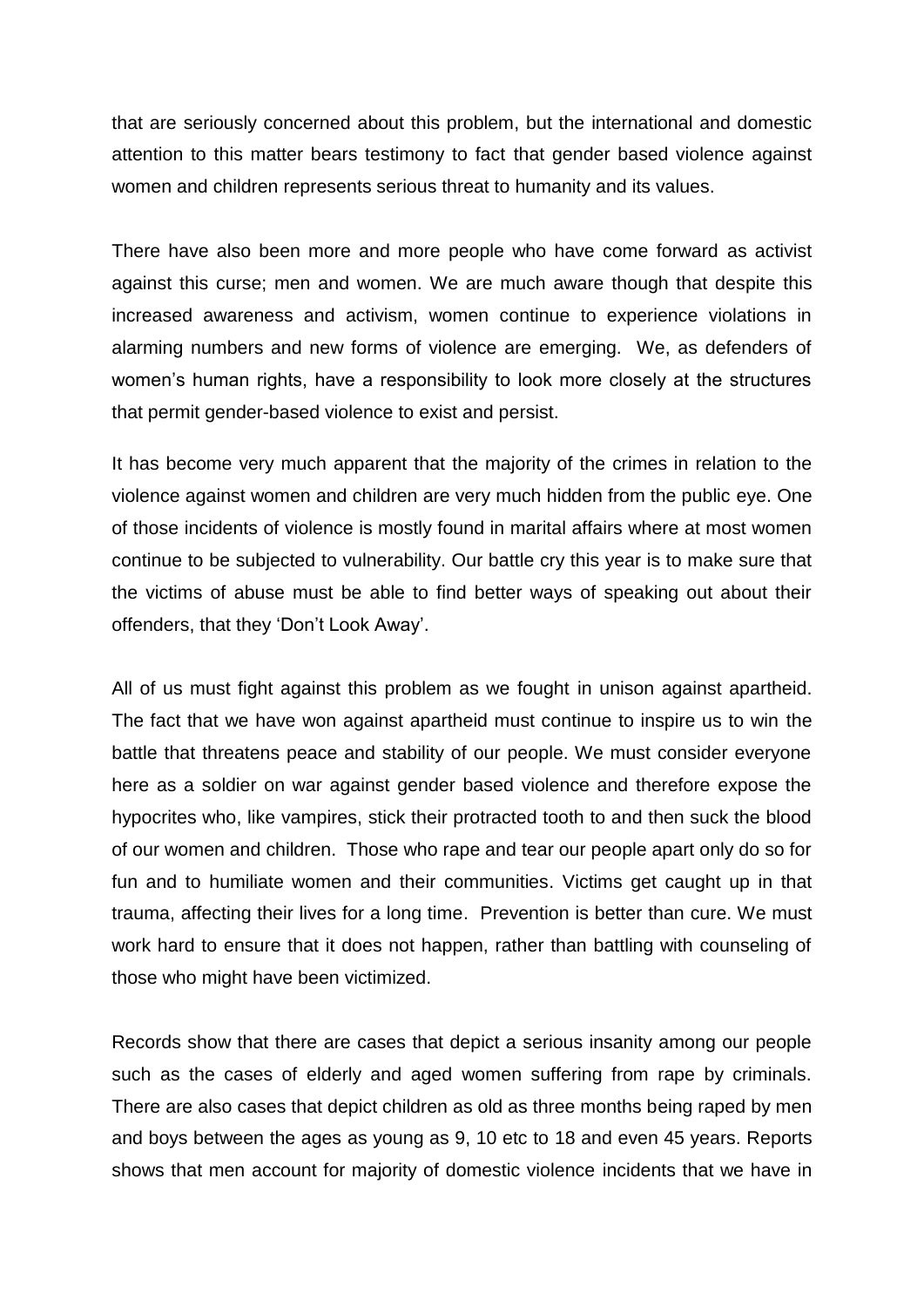our province, however it is interesting to note that there are cases reported where women have also stood violently in defense against men. This teaches us that we need to communicate with all men to show them that it is 'enough'.

Our task as government is to look into better ways way of speeding up the empowerment of women and to enforce gender equality. Our understanding is that it is not only in our homes and through criminal activities that we experience the gender based violence, but even in our workplaces where we must always be to earn a living. If we root out of our workplaces the tendencies of ill-treatment advocated to women on the basis of their gender, we would have addressed one of the key performance areas of our democratic government to fight patriarchal domination in our society. So women must be encouraged to take steps in defense of their rights and this is in line with the national framework for women empowerment and gender equality.

We must also ensure that we organise our programmes in a manner that does not seek to demonise every man because of the acts of few who have turned themselves into vampires, because this might only serve to heighten to problem. We must ensure that men and young boys from rural areas and in the townships do participate in the campaign to change the mindset about violence. Last year, the 16 Days of Activism Campaign was officially ended when the Torch of Peace, which was lit at the Union Buildings at the start of the 16 day period, was handed over by Basic Education Minister Angie Motshekga to the Free State Department of Police, Roads and Transport MEC, Thabo Manyoni for the duration of the festive season.

As part of the 16 Days of Activism event, earlier in the morning Premier Ace Magashule and his executive committee along with Social Development Minister Edna Molewa unveiled two tombstones of two children who were buried alive by a woman's boyfriend in the area of QwaQwa. We are aware that there are still some serious cases of this nature that has been reported there onus remains with us to do more.

The rights of women and children are fundamental human rights entrenched in and protected by the Constitution. They are thus inalienable from, integral to and